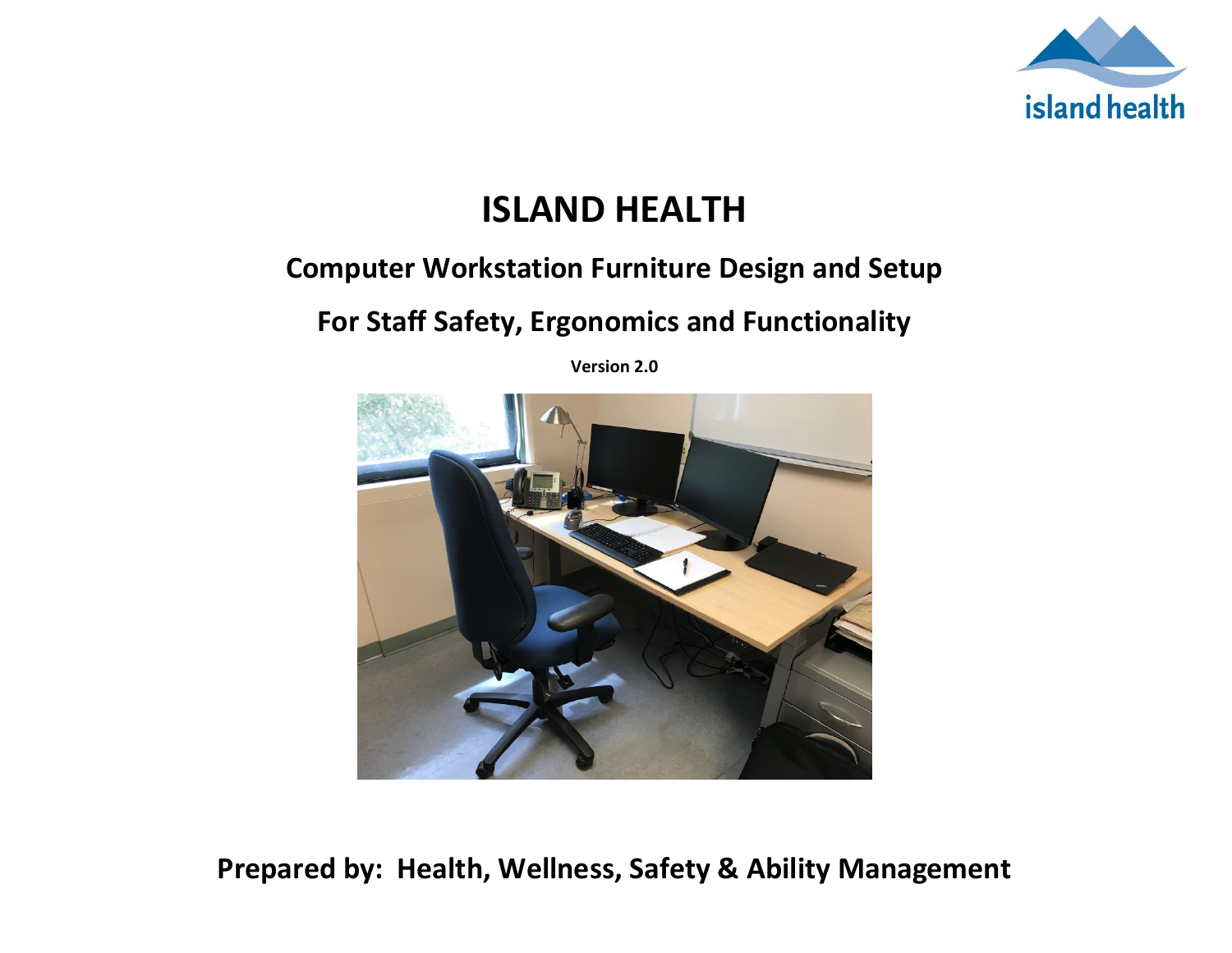#### **Computer Workstation Furniture Design and Setup**



### **1. Introduction**

Outlined in this document, are specific designs and setup options for the general office and clinical/collaborative/charting computer workstations. The purpose of creating this document is to:

- minimize staff safety risks and injuries,
- reduce costs.
- create workspaces that provides the most functional benefit, and
- meet the British Columbia Occupational Health and Safety Regulation (OHSR) 4.50 (1) *The employer must eliminate or, if that is not practicable, minimize the risk of MSI to workers.*

Use this [link](https://intranet.viha.ca/departments/imit/Pages/standards_guidelines.aspx) for technology standards supported by Island Health IM/IT.

Further guidance will be created for specialized workspaces, such as reception areas, that involve multiple technologies, patient care/customer service, confidentiality/privacy, shared workspaces and a large variety of work tasks. For work areas not identified in this document or an individual staff member needing workstation setup assistance, contact Occupational Health and Safety (OHS) for support.

Integrating OHS early in the design process will provide the greatest functional benefit and cost effectiveness. This guidance document is REQUIRED for the construction of all new buildings/areas and renovated spaces.

#### **Key Workstation Design Principles** (based on CSA Z412-17)

- a) Flexibility the workstation shall accommodate a wide variety of staff that utilize the workstation throughout its lifecycle as well, should accommodate the option of multiple staff using a single workstation (i.e. swing desk).
- **b) Versatility** the workstation design shall allow for safe use in a full variety of work tasks and for the majority of staff (i.e. height adjustable).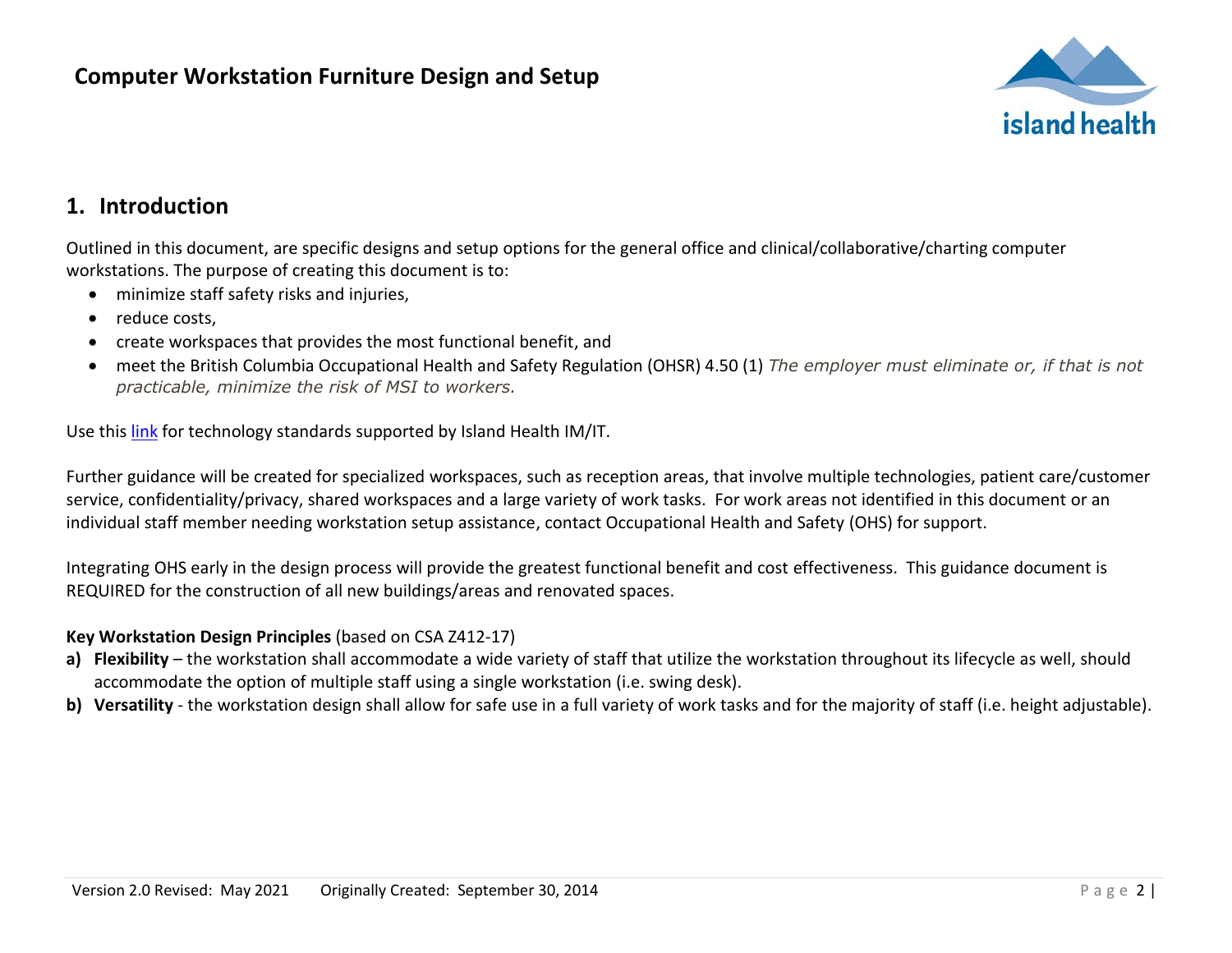#### **Computer Workstation Furniture Design and Setup**



- **c) Fit (see Figure 1)** the workstation shall fit staff, their needs, and tasks; this may include a customized design for a staff member with specific requirements. General ergonomics principles of fit, begin with the following setup (see Figure 1):
	- Feet flat on the ground or fully supported on a foot-rest,
	- Keyboard and mouse at elbow height to allow a neutral wrist posture without leaning forward (work surface too low) or shrugging the shoulders (work surface too high),
	- Mouse immediately to the right or left of the keyboard at the same height and directly in line with the shoulder,
	- Top of screen at or slightly below eye level or lower for those with multifocal lenses to maintain a neutral neck posture,
	- Monitor(s) centered in front of the head, without twisting and at a horizontal distance to allow the user to easily read the screen, and
	- Space for movement of the lower limbs under the work surface while directly facing the monitor(s) and input devices. The monitor of the monitor of the monitor(s) and input devices.



from Fraser Health. (2016). *WHERGO – Office Ergonomics.*  eLearning Course: Health, Safety & Wellness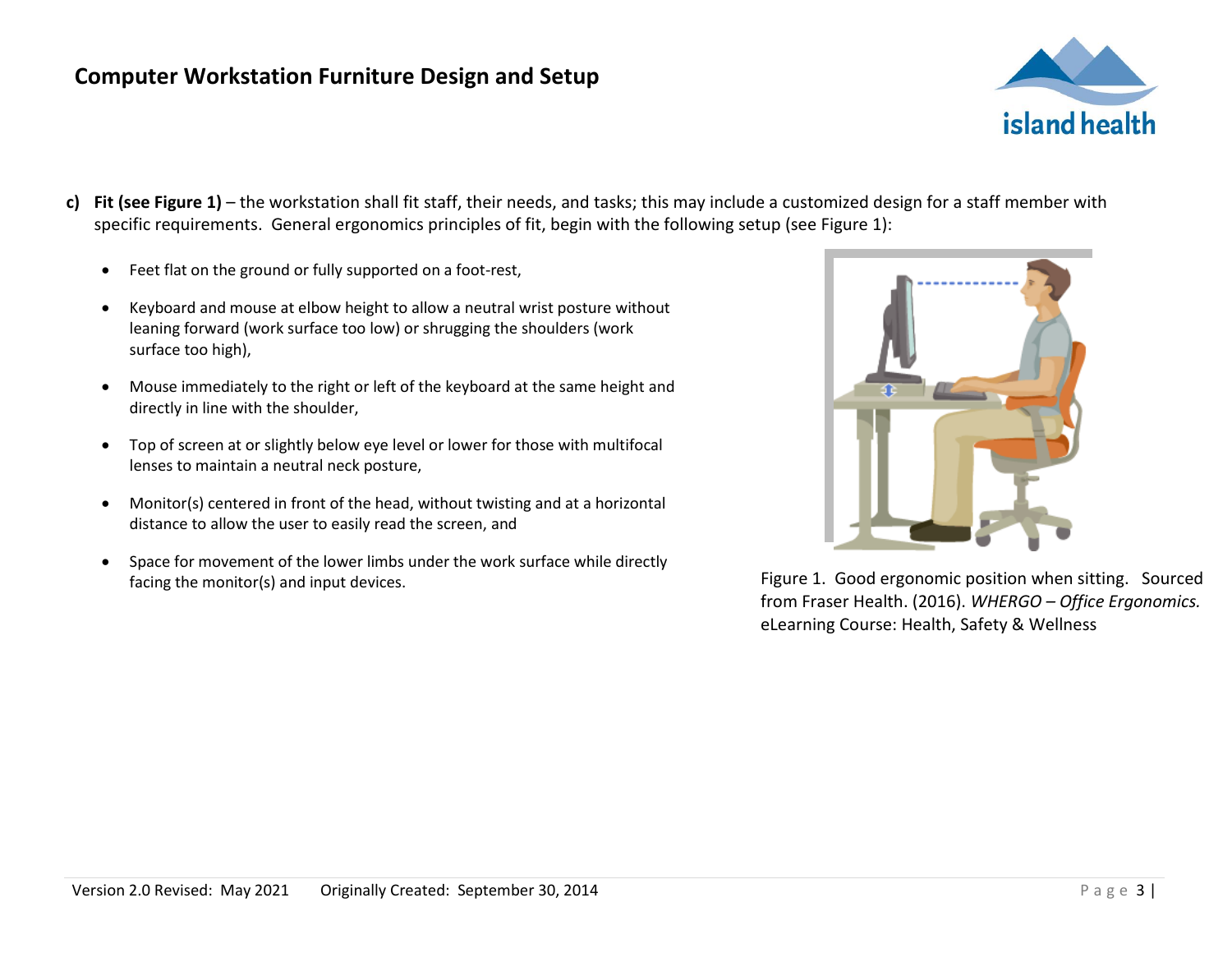#### **Computer Workstation Furniture Design and Setup**



- **d) Postural variety** (see Figure 2) the workstation design shall allow for staff to adjust through multiple postures while:
	- sitting (upright, reclined, forward tilt),
	- standing (upright, side-to-side, forward/back) and
	- alternating between sitting and standing (and possibly semi-standing).



Figure 2. Examples of a variety of working postures. Sourced from CSA. (2017). *Office Ergonomics – An application standard for workplace ergonomics.*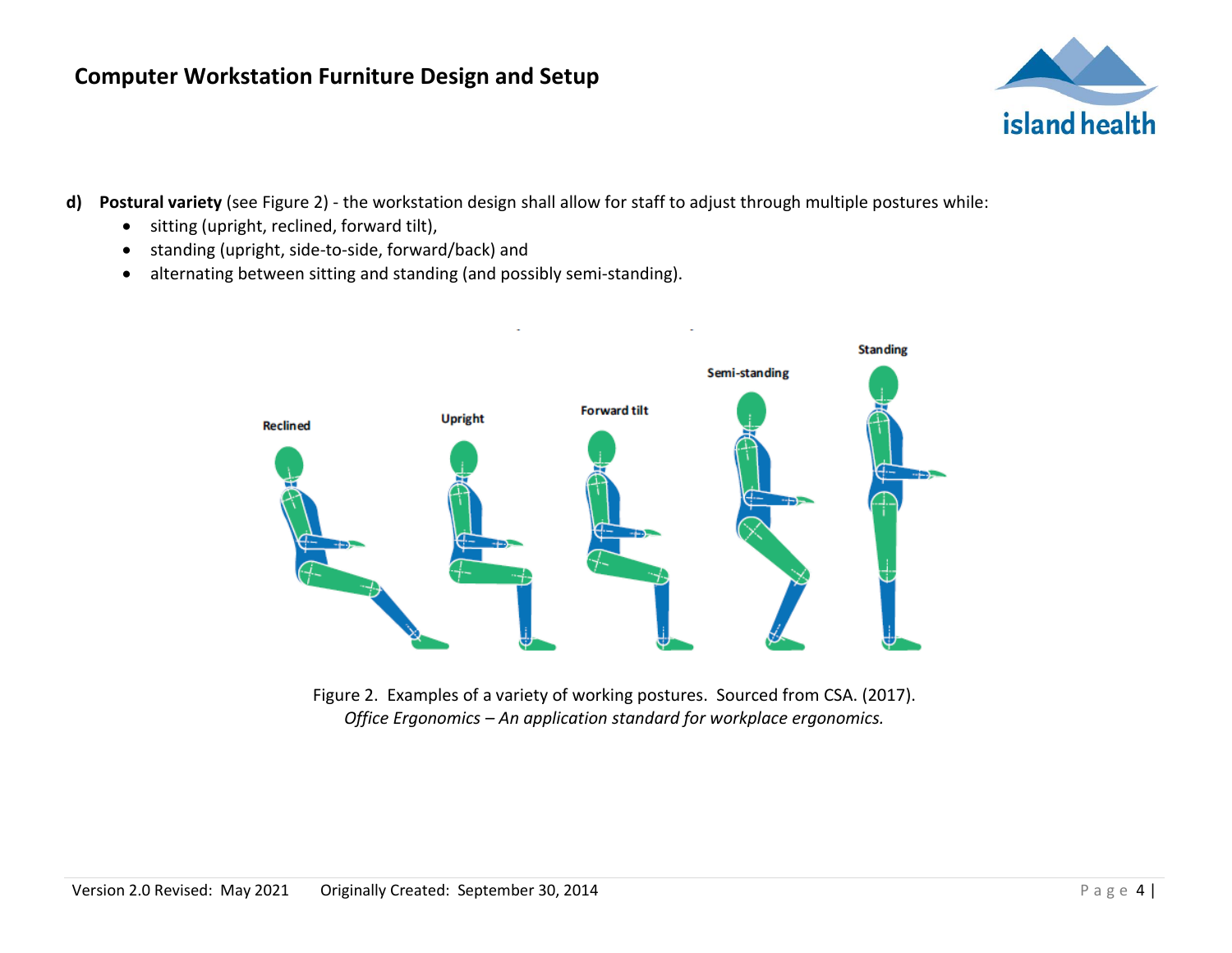

#### **2. Design and space requirements** (based on CSA Z412-17 and adapted to meet Island Health functional requirements)

To meet the key workstation design principles, modular adjustable furniture must be prioritized over millwork.



Adjustable range from floor to top of work surface. 22.6 to 48.7" or 575 to 1237 mm minimum

input devices, positioning reference materials between keyboard and monitors, and clearance under the work surface for movement of legs and

feet.

**Workstation Height range**

29" or 737 mm minimum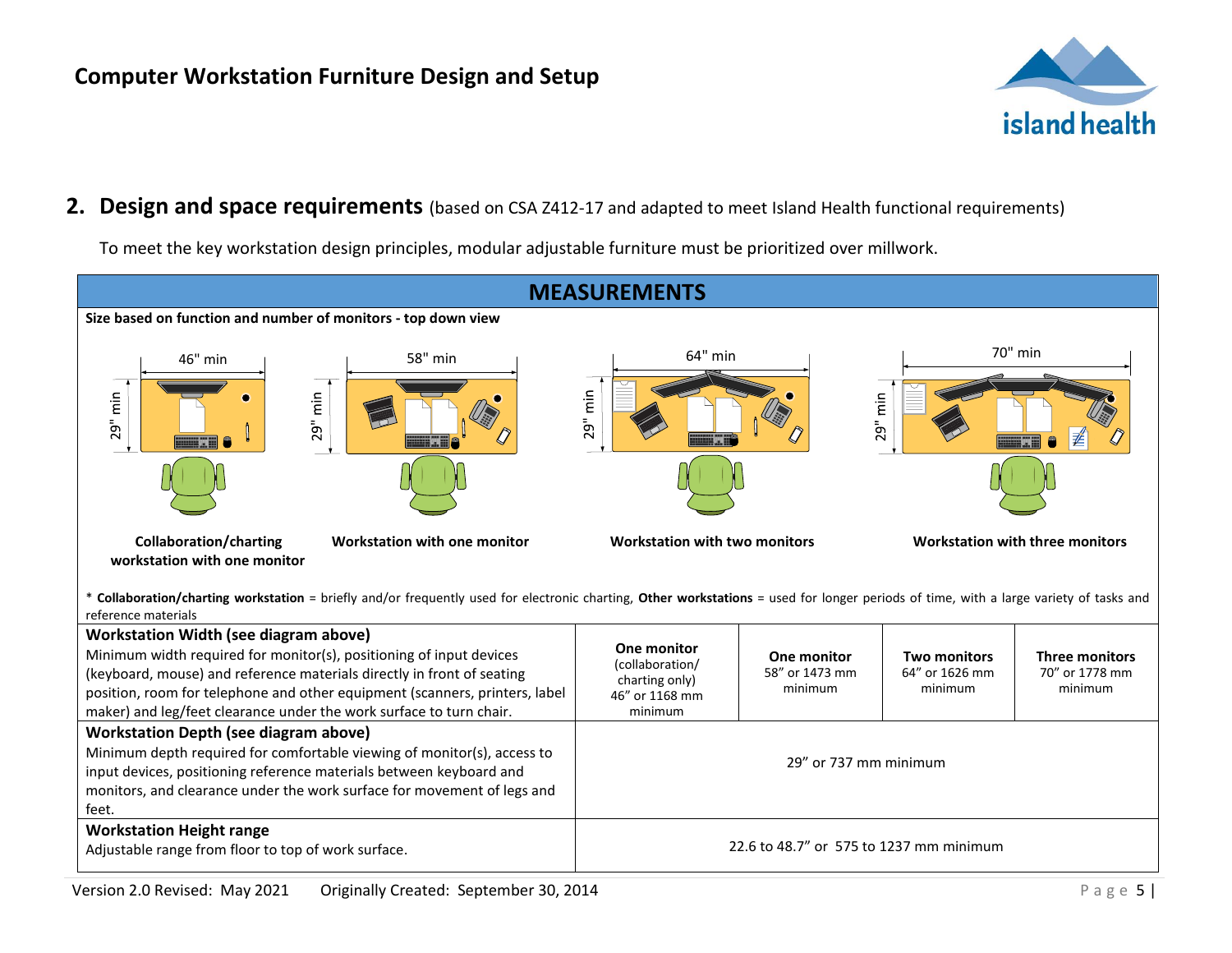

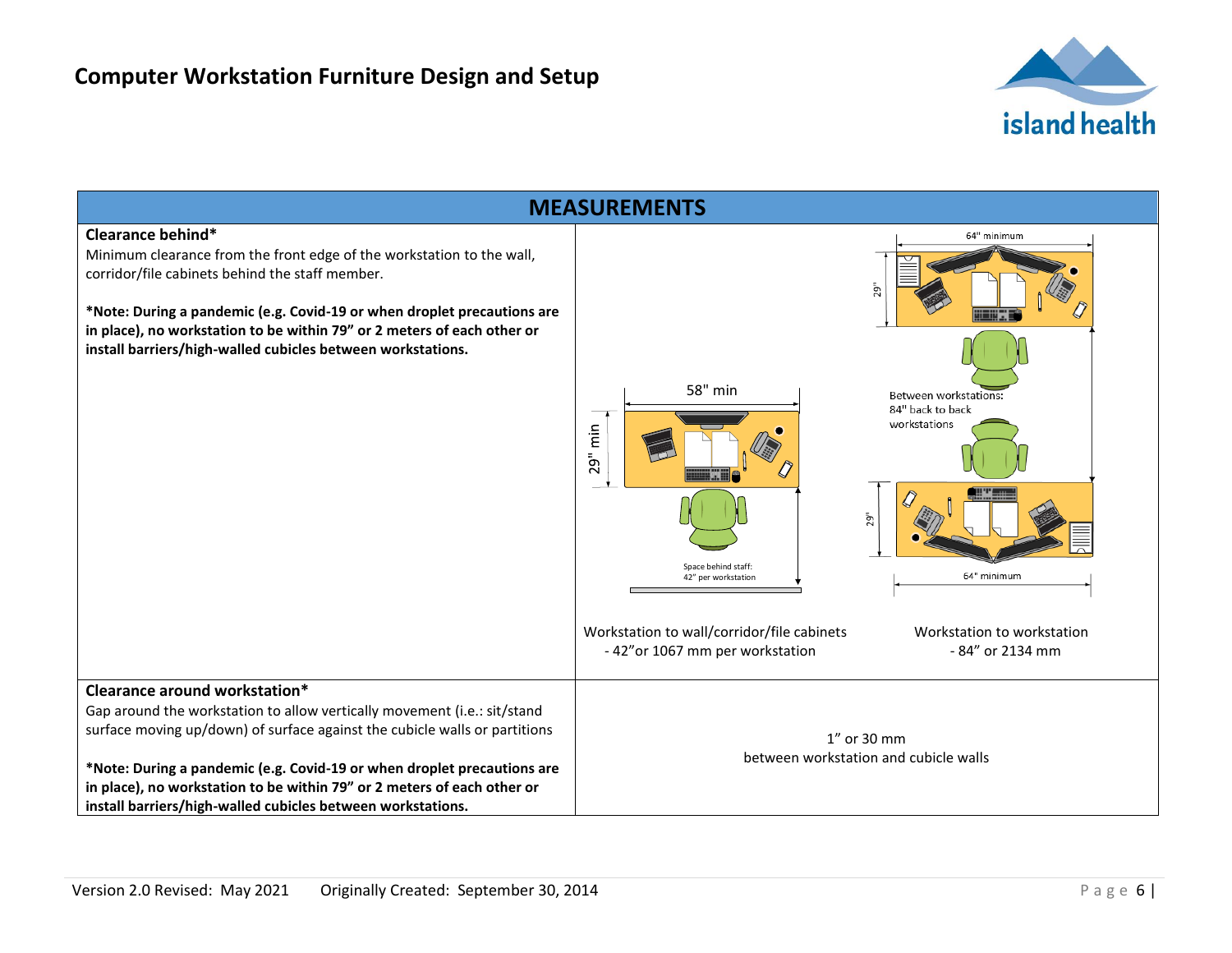

| <b>FURTHER DESIGN NOTES</b>                                                                                                                                                                                                                                                                                                                                  |                                                                                                                                                                                                                                                                                          |
|--------------------------------------------------------------------------------------------------------------------------------------------------------------------------------------------------------------------------------------------------------------------------------------------------------------------------------------------------------------|------------------------------------------------------------------------------------------------------------------------------------------------------------------------------------------------------------------------------------------------------------------------------------------|
| Keyboard and mouse to be fully supported by the work surface.<br>$\bullet$<br>A separate keyboard/mouse platform is NOT required, unless<br>recommended by OHS.                                                                                                                                                                                              | Monitor(s) to be height and angle adjustable, the installation of an<br>$\bullet$<br>additional adjustable monitor arm is <b>NOT</b> recommended as the<br>mechanism compromises horizontal and vertical positioning<br>(monitor(s) are too close and too high for comfortable viewing). |
| Document holder, if required should be angle adjustable and<br>$\bullet$<br>positioned between the monitor and keyboard.                                                                                                                                                                                                                                     | Telephone headsets should be provided if on the phone for<br>extended periods, or speakerphone is disruptive for others in the<br>vicinity or computer use/writing required while on the phone.                                                                                          |
| Cable management: bundled (not loose), at or below work<br>$\bullet$<br>surface away from feet of user or others passing by, positioned<br>to eliminate interference with height adjustment mechanism and<br>not restrict the allow full height adjustment range. Ensure<br>appropriate number of electrical outlets to reduce overloading of<br>power bars. | Under the work surface should be clear of obstructions and allow<br>for comfortable leg movement. File drawers under the work surface<br>are NOT recommended. If mobile file drawer units are required,<br>consider limiting the units to prevent clutter.                               |
| Overhead storage or shelving is NOT recommended as this limits<br>$\bullet$<br>workstation height adjustment and contributes to over-reaching.                                                                                                                                                                                                               | Work surface load capacity 150 to 220 lbs or 68 to 100 kg.                                                                                                                                                                                                                               |
| Work surfaces should be no more than one inch or 30 mm thick,<br>$\bullet$<br>with a beveled edge, no sharp corners and no gaps between<br>surfaces.                                                                                                                                                                                                         | All workstations must be quickly and easily adjustable by the user<br>$\bullet$<br>(i.e. within 10 seconds).                                                                                                                                                                             |
| Workstation located to avoid users back to a room entrance to<br>$\bullet$<br>be aware when someone is entering the workspace and<br>perpendicular to windows to reduce direct glare.                                                                                                                                                                        |                                                                                                                                                                                                                                                                                          |